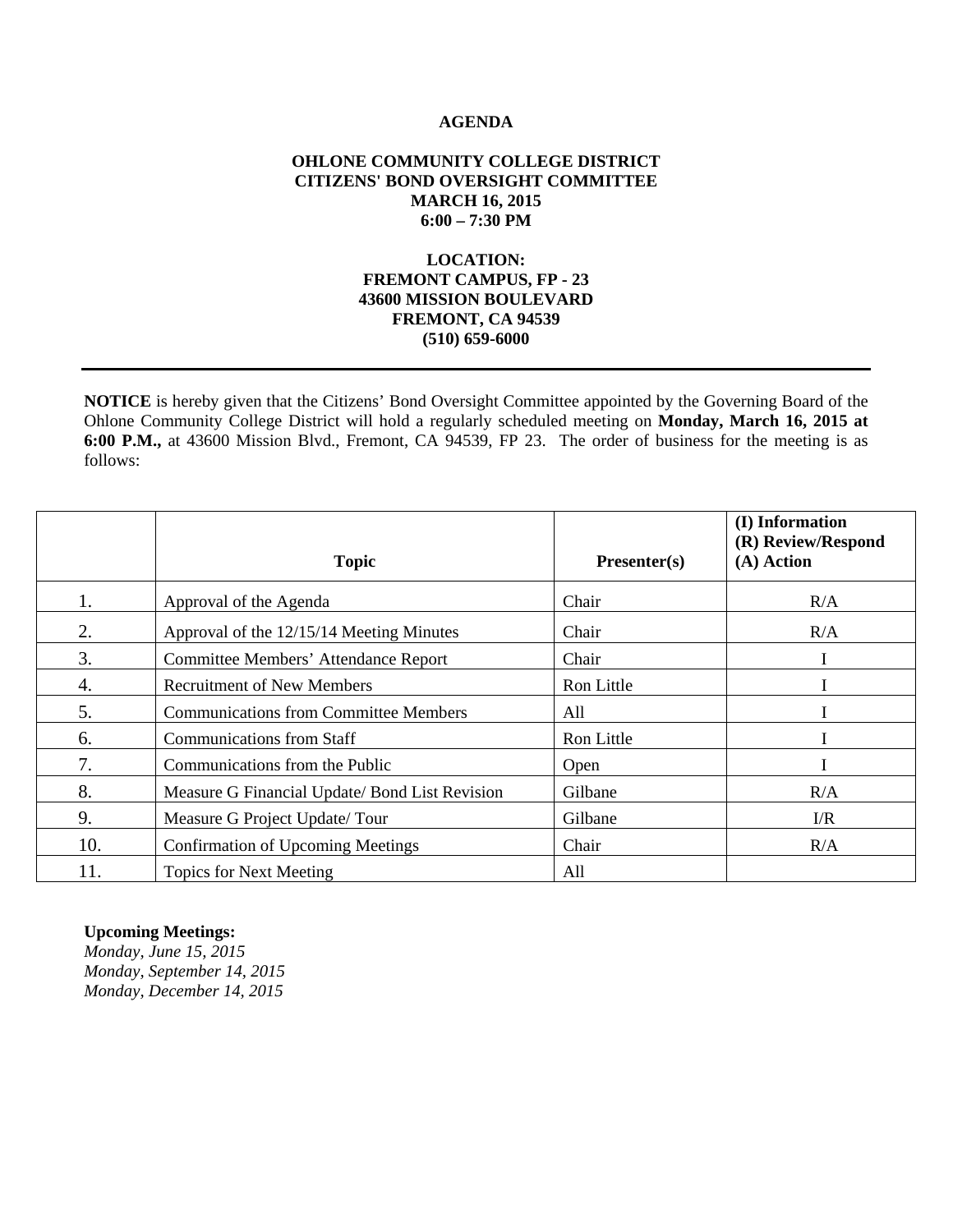|    | <b>Name</b>             | <b>Representing</b> | <b>Term</b> | <b>Expiration</b> | <b>Term Length</b> |
|----|-------------------------|---------------------|-------------|-------------------|--------------------|
|    | Dan Chang, Ph.D.        | Senior Citizen Org. |             | March 2016        | 2 years            |
| 2. | Andrea Francis          | At Large            |             | Sept. 2016        | 2 years            |
| 3. | <b>Brad Hatton</b>      | At Large            |             | June 2016         | 2 years            |
| 4. | Luzviminda Macabitas    | At Large            |             | March 2016        | 2 years            |
| 5. | <b>Frank Pirrone</b>    | Business Org.       |             | June $2016$       | 2 years            |
| 6. | <b>Hector Rastrullo</b> | At Large            |             | Sept. 2015        | 2 years            |
| 7. | Rakesh Sharma           | Foundation          | 2           | April 2015        | 2 years            |
| 8. | KP Ghoman               | ASOC (Student)      |             | Nov 2016          | 2 years            |
| 9. |                         | Taxpayers Assoc.    |             |                   |                    |

#### **OHLONE COMMUNITY COLLEGE DISTRICT CITIZENS' BOND OVERSIGHT COMMITTEE MEMBERS**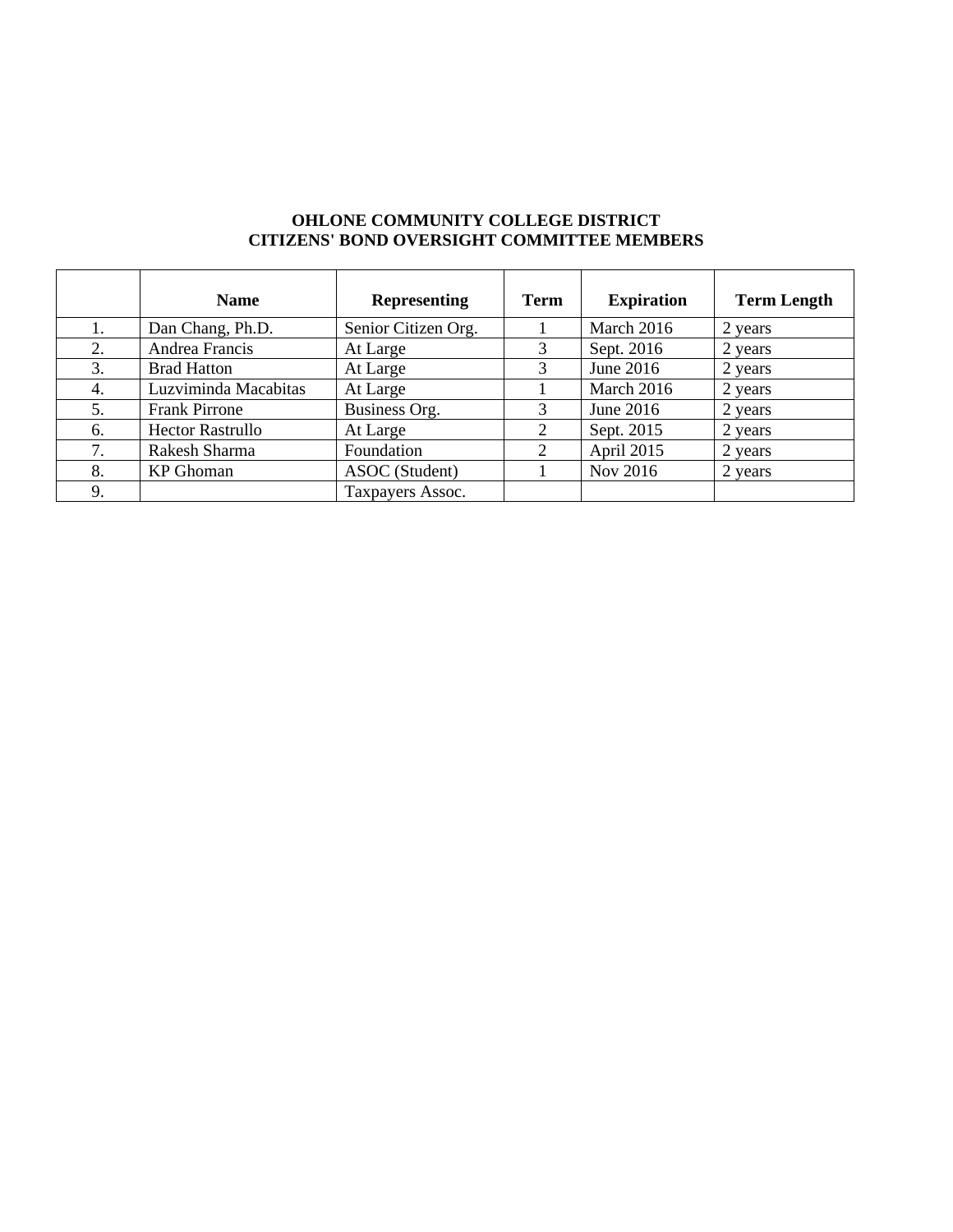#### **Ohlone Community College District Bond Oversight Committee Attendance Record**

| <b>Name</b>           |          |          |          |          | <b>Meeting Dates</b> |          |          |          |          |
|-----------------------|----------|----------|----------|----------|----------------------|----------|----------|----------|----------|
|                       | 10/01/12 | 01/14/13 | 06/17/13 | 09/16/13 | 01/13/14             | 03/17/14 | 06/16/14 | 09/15/14 | 12/15/14 |
| Dr. Dan Chang         |          |          |          |          |                      | P        | P        | P        | D        |
| <b>Andrea Francis</b> | D        | P        | P        | P        | P                    | P        | A        | P        | P        |
| K.P. Ghoman           |          |          |          |          |                      |          |          |          | A        |
| <b>Brad Hatton</b>    | D        | P        | P        | P        | P                    | P        | D        | P        | P        |
| <b>Luz Macabitas</b>  |          |          |          |          |                      | P        | D        | P        | A        |
| <b>Frank Pirrone</b>  | D        | P        | D        | D        | D                    | P        | D        | D        | P        |
| <b>Rakesh Sharma</b>  | D        | D        | D        | D        | D                    | D        | D        | D        | D        |

# **P = Present, A = Absent**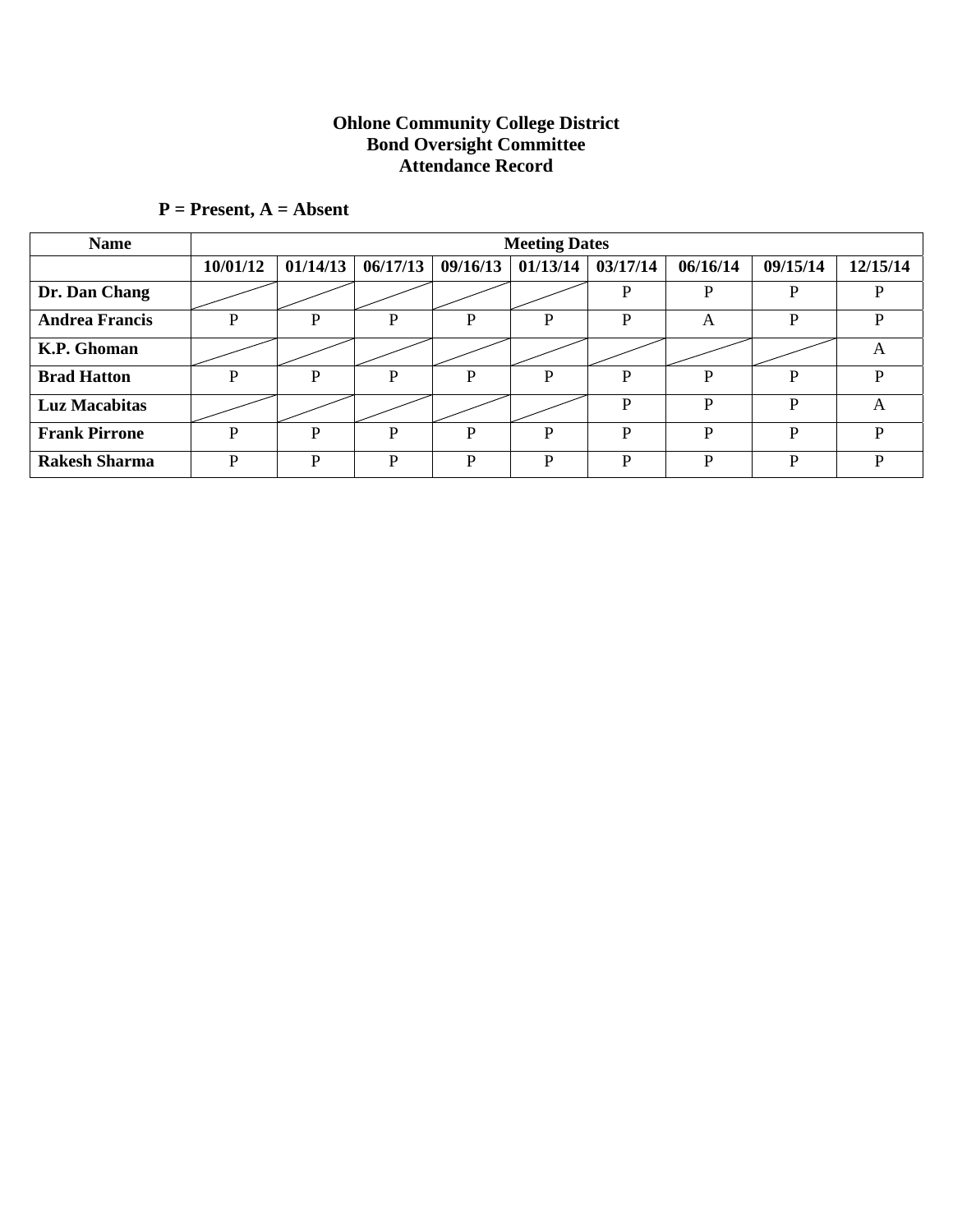#### **MINUTES**

#### **OHLONE COMMUNITY COLLEGE DISTRICT CITIZENS' BOND OVERSIGHT COMMITTEE MEETING DECEMBER 15, 2014**

**LOCATION: FREMONT CAMPUS, ROOM 7101 43600 MISSION BOULEVARD FREMONT, CA 94539 (510) 659-6000** 

#### **CITIZENS' BOND OVERSIGHT COMMITTEE, MEMBERS PRESENT**

Dr. Dan Chang Representative, Senior Citizen Organization Andrea Francis **Representative, At Large** Brad Hatton Representative, At Large Frank Pirrone **Representative, Business Organization** Rakesh Sharma **Representative, Foundation** Representative, Foundation

#### **CITIZENS' BOND OVERSIGHT COMMITTEE, MEMBERS ABSENT**

K.P. Ghoman Representative, Associated Students of Ohlone College Luzviminda Macabitas **Representative, At Large** Representative, At Large Hector Rastrullo **Representative, At Large** VACANT Representative, Tax Payers Association

#### **OHLONE COMMUNITY COLLEGE DISTRICT, STAFF PRESENT**

Patrice Birkedhal Public Information Officer; Director, College Advancement Dr. Gari Browning President/Superintendent Ron Little **No. 2. 1999** Vice President, Administrative Services April Merritt Confidential Assistant to the V.P., Administrative Services Thomas Moore **Director of Facilities and Modernization** Farhad Sabit Director Business Services Elaine Trujillo Bond Purchasing Agent

#### **GUESTS**

Heidi Birch Gilbane/EIS, Measure G Bond Program Manager Mike Chegini Gilbane/EIS, Communications Manager Heather Daud Christy White Associates, Accountant Joel Heyne Gilbane/EIS, Measure G Bond Senior Project Manager<br>Ann Kennedy Gilbane/EIS, Measure G Bond Financial Manager Gilbane/EIS, Measure G Bond Financial Manager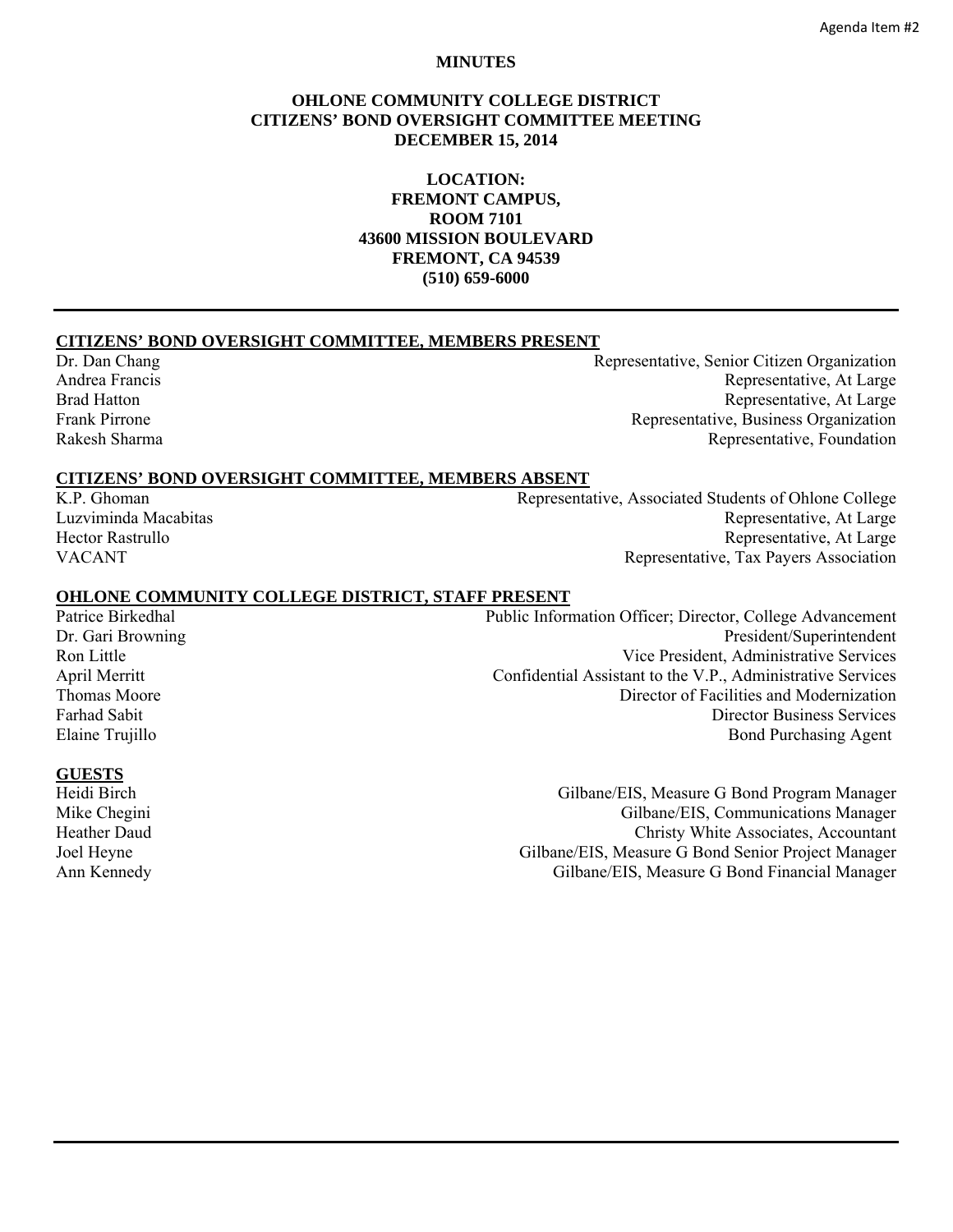# **CALL TO ORDER**

The Citizens' Bond Oversight Committee (CBOC) meeting was called to order b y Committee Chair, Andrea Francis, at 6:02 PM. Roll call ind icated all CBOC Committee members present, except Hector Rastrullo, w ho was absent.

# **I. APPROVAL OF AGENDA**

Committee member, Rakesh Sharma, made a motion to approve the agenda as presented. The m otion was seconded by Committee member, Frank Pirrone. The m otion was un animously carried by a ll Committee members present.

# **II. APPROVAL OF MINUTES**

Committee member, Rakesh Sharma made a motion to approve the m inutes from the previous m eeting on September 15, 2014 as presented. T he motion was seconded by Comm ittee member, Frank Pirrone The motion was unanimously carried by all Committee members present.

# **III. ELECTION OF CHAIR AND VICE CHAIR**

Committee member, Rakesh Sharma made a motion to nominate Andrea Francis for additional year as Chair of the Committee. The m otion was unanimously carried by all Committee members present. Comm ittee Chair, Andrea Francis made a motion to nom inate Rakesh Sharma for additional year as Vice Chair of the Comm ittee. The motion was unanimously carried by all Committee members present.

# **IV. RECOGNITION OF APPOINTED/REAPPOINTED COMMITTEE MEMBERS**

Committee Chair Andrea Francis in voked the Chair's Right to Personal Privilege to inform the Committee of the passing of Committee Member Dennis Wolfe.

Andrea Francis was recognized on her reappointm ent. K.P. Ghoman was recognized on his first appointment. Andrea's term will expire in September 2016. K.P.'s term will expire in November 2016.

# **V. COMMUNICATIONS FROM COMMITTEE MEMBERS**

Rakesh Sharma and Andrea Francis spoke about Dennis Wolfe and his commitment to the Committee.

*Rakesh Sharma: It was a personal shock to me. He was a great guy. Dennis was so proud of what the College was doing. To have a compliment from Dennis was a great thing. Dennis, we will miss you.*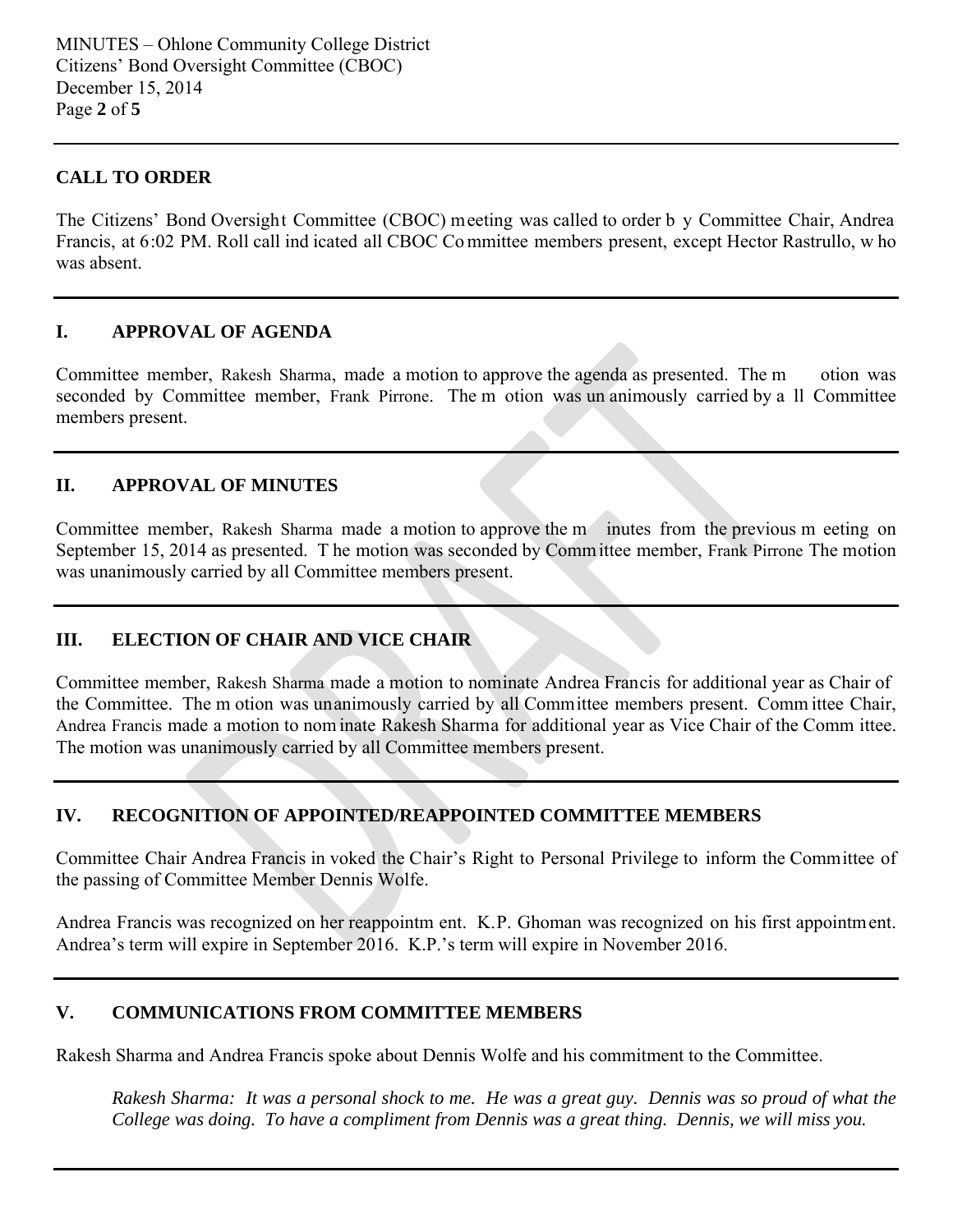*Andrea Francis: Dennis Wolfe…he was bigger than life. He loved this Committee.* 

# **VI. COMMUNICATIONS FROM STAFF**

Ron Little presented an update on the Swing Space move. The largest portion of the move took place over the weekend. Ron thanked Thom as Moore, his team and the Gilbane team for their hard work in facilitating a successful move. The South Parking Structure continues on schedule and on budget.

# **VII. COMMUNICATIONS FROM THE PUBLIC**

No items were presented to the Committee.

# **VIII. REVIEW AND APPROVAL OF THE ANNUAL REPORT 2013-14**

Mike Chegini began the presentation with a thank your to Andrea Francis and Frank Rastrullo for their hard work on the report. Mike then presented the report to the Committee. The report followed the same format as last year.

Mike continued the presentation of th e Annual Report with a dem onstration of the drilldown capabilities of the online report.

*Dr. Browning: Where can the South Parking Structure be found in the project list?* 

*Ann Kennedy: It is listed as a subproject. To make it clear to community members who access the report online, would it be best if we place the subprojects in parenthesis and list the main project?* 

The Committee decided to list both parent project and sub-project names in the featured projects section of the Annual Report.

*Rakesh Sharma: All of the parking projects were rolled into one item.* 

*Ann Kennedy: I encourage that we list consolidated projects with a project cost of \$0. Then create a link that allows users to expand a list of the consolidated projects. We always try to maintain the history because is one of the most common questions.*

Committee member, Rakesh Sharma made a motion to approve the Annual Report with the following changes: address the passing of Committee Member Dennis W olfe, create a hyper link that includes all of the consolidated projects and list both parent project and sub-project na mes in the featured pr ojects section. T he motion was seconded by Comm ittee member, Frank Pirrone The m otion was unanim ously carried by all Committee members present.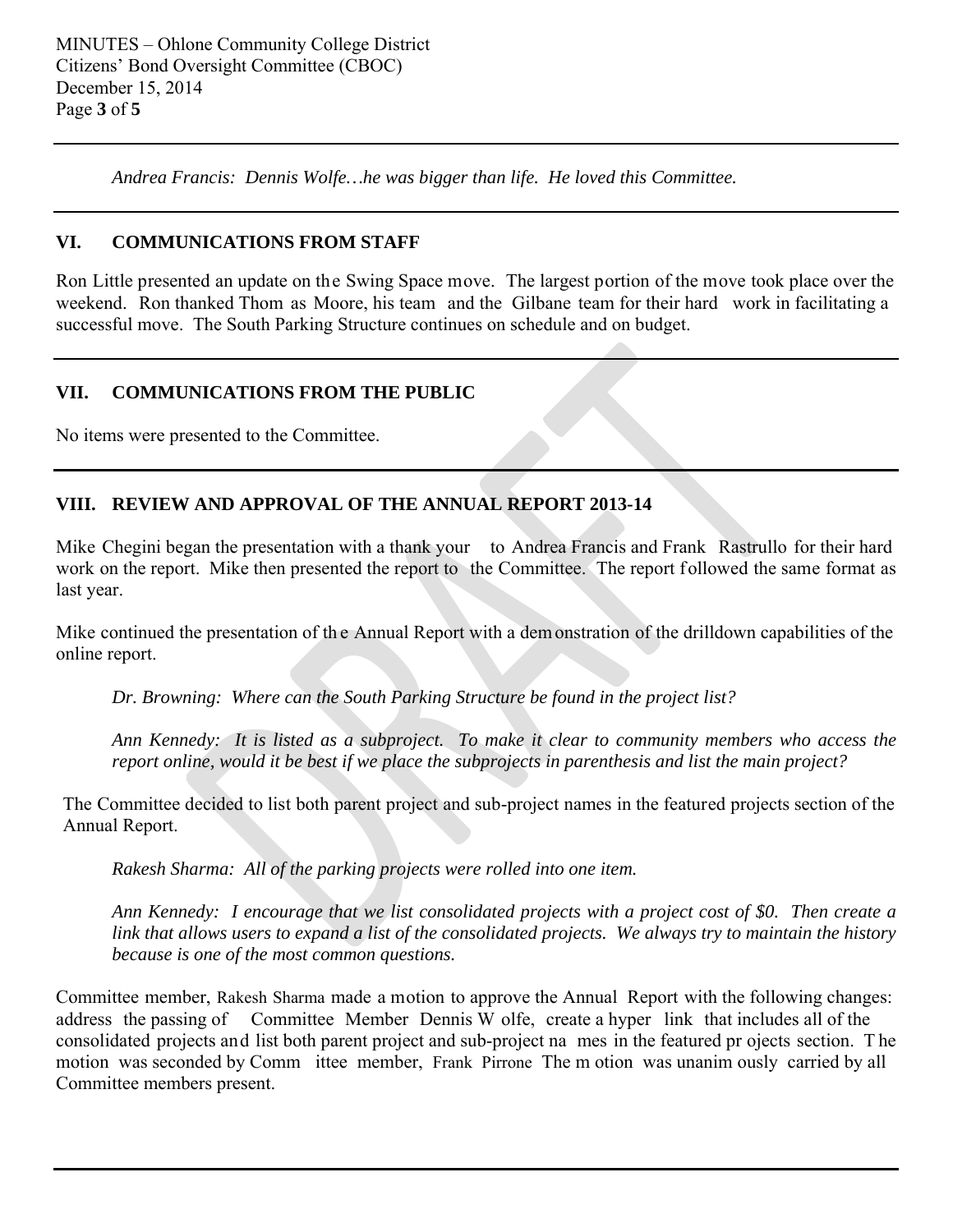# **IX. REVIEW OF THE ANNUAL FINANCIAL AND PERFORMANCE AUDITS**

Heather Daud of Christy White Associates presented a page by page overview of the audits. Heather noted that on page four of the report, the audito rs' "unmodified" opinion is listed. This is one of the m ost important sections of the audit. The audito rs agreed with the num bers presented by the Bond and College's financial team. Heather also no ted the auditors repo rted the District's internal control procedures m eet financial and compliance objectives as required by applicable laws and regulations.

*Dr. Dan Chang: On page two, it states that members are appointed by the District's Board of Education. We are appointed by the Board of Trustees. Also, the audit is signed by a company instead of a person. Can that be changed?* 

*Heather Daud: The correction to page two is noted, and an updated report will be sent. The signature is legal. Can it be changed? I do not know.* 

*Frank Rastrullo: I see no problem with the signature.* 

*Rakesh Sharma: The signature is acceptable.* 

Committee member, Rakesh Sharma made a m otion to approve the Annua l Financial and Perform ance Audit with the following change: the statem ent regarding appointment of members should read 'appointed by the Board of Trustees'. T he motion was seconded by Comm ittee member, Brad Hatton. The motion was unanimously carried by all Committee members present.

# **X. MEASURE G FINANCIAL UPDATE**

Ann Kennedy presented the Measure G Fina ncial Update. Ann stated the highlight of the previous quarter was that it was the most active quarter thus far in the bond. In the last quarter, \$11.2 Mil was spent. Ann stated that a steep curve in expenditures is expe cted with the ramping up of construction. Overall, the program is in good shape. One bond list revision o ccurred during the previous period. It was not in the accoun ting period but occurred before the meeting. It was to clean up the scope.

*Andrea Francis: Does the catastrophic contingency represent something that must be kept by law?* 

*Ann Kennedy: It is not regulated by law. The contingency was decided upon by the management team. Once the activity is past, the risk will be reevaluated and adjustments made.* 

*Rakesh Sharma: In the next quarter, we will move the Academic Core from design to construction?* 

*Ann Kennedy: You are absolutely correct*.

Committee member, Rakesh Sharma made a motion to approve the Meas ure G Financial Update. The m otion was seconded by Comm ittee member, Frank Pirrone The motion was unanim ously carried by all Comm ittee members present.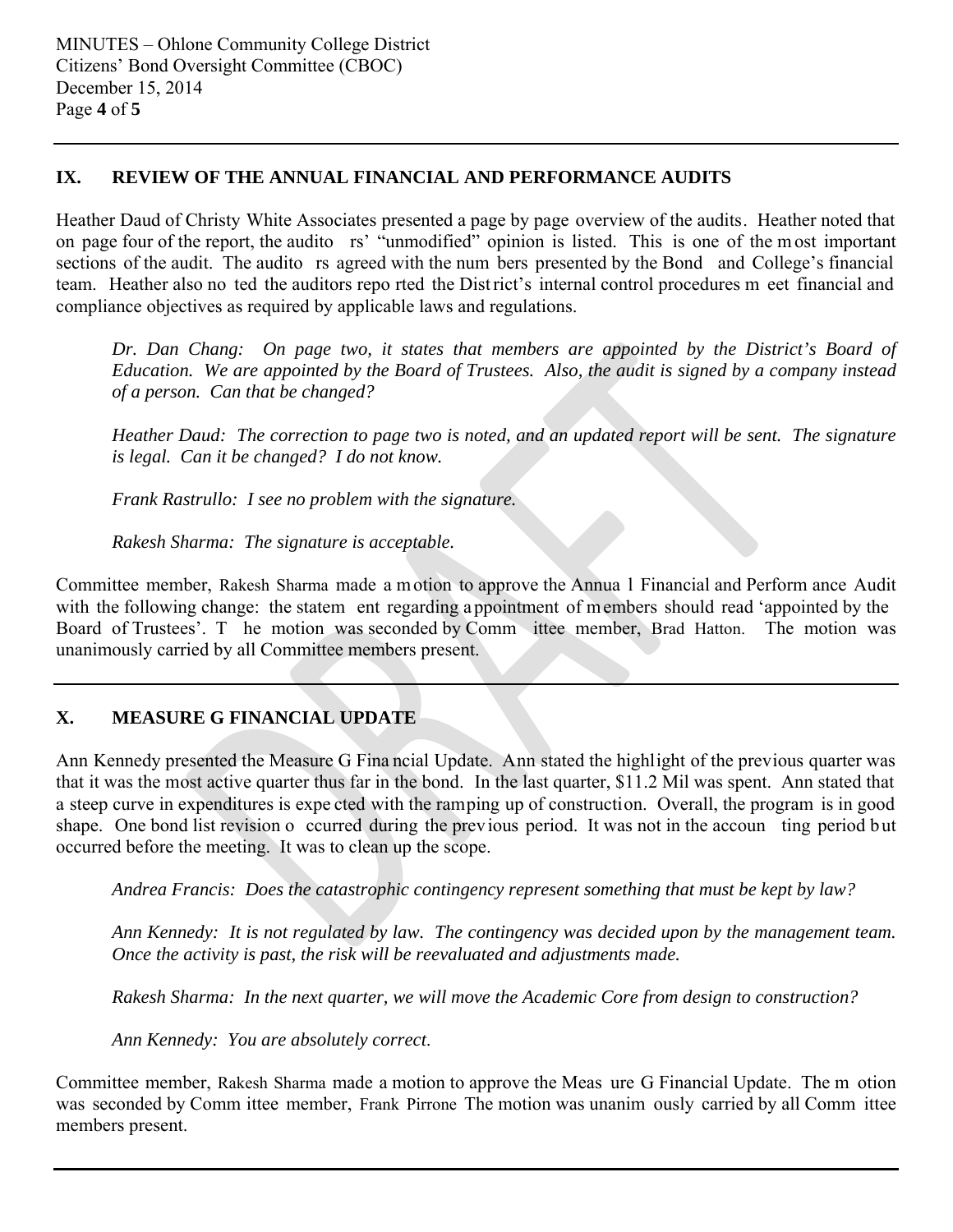#### **XI. MEASURE G PROJECT UPDATE**

Joel Heyne presented an update to the Committee on the logistics of upcoming campus construction. Joel noted that logistics plans have been shared with Facilities, College Council and the Board of Trustees. Safe pathways of travel were presented to the Committee in the update (*see presentation*).

*Rakesh Sharma: When you are creating paths at night, are you ensuring an adequate amount of lighting to ensure a safe pathway.* 

*Joel Heyne: Yes. The focus is on creating permanent lighting. Our biggest focus is on student safety.* 

*Rakesh Sharma: Will our students be delayed in getting to class if they have to wait for the gate to open?* 

*Joel Heyne: Training procedures for construction personnel are in place to ensure that students have a safe and efficient pathway to travel on campus during construction.* 

# **XII. CONFIRMATION OF UPCOMING MEETINGS**

The next meetings will be held on Monday, March 16 and Monday, June 15.

Committee member, Rakesh Sharma made a motion to approve the upco ming meeting dates. T he motion was seconded by Committee member, Frank Pirrone. The motion was unanimously carried by all Comm ittee members present.

# **XIII. TOPICS FOR NEXT MEETING**

An optional tour of the Fremont Po rtables will be available to Co mmittee members immediately preceding the March 16 meeting.

# **XIV. ADJOURNMENT**

The meeting was adjourned at 7:30 pm.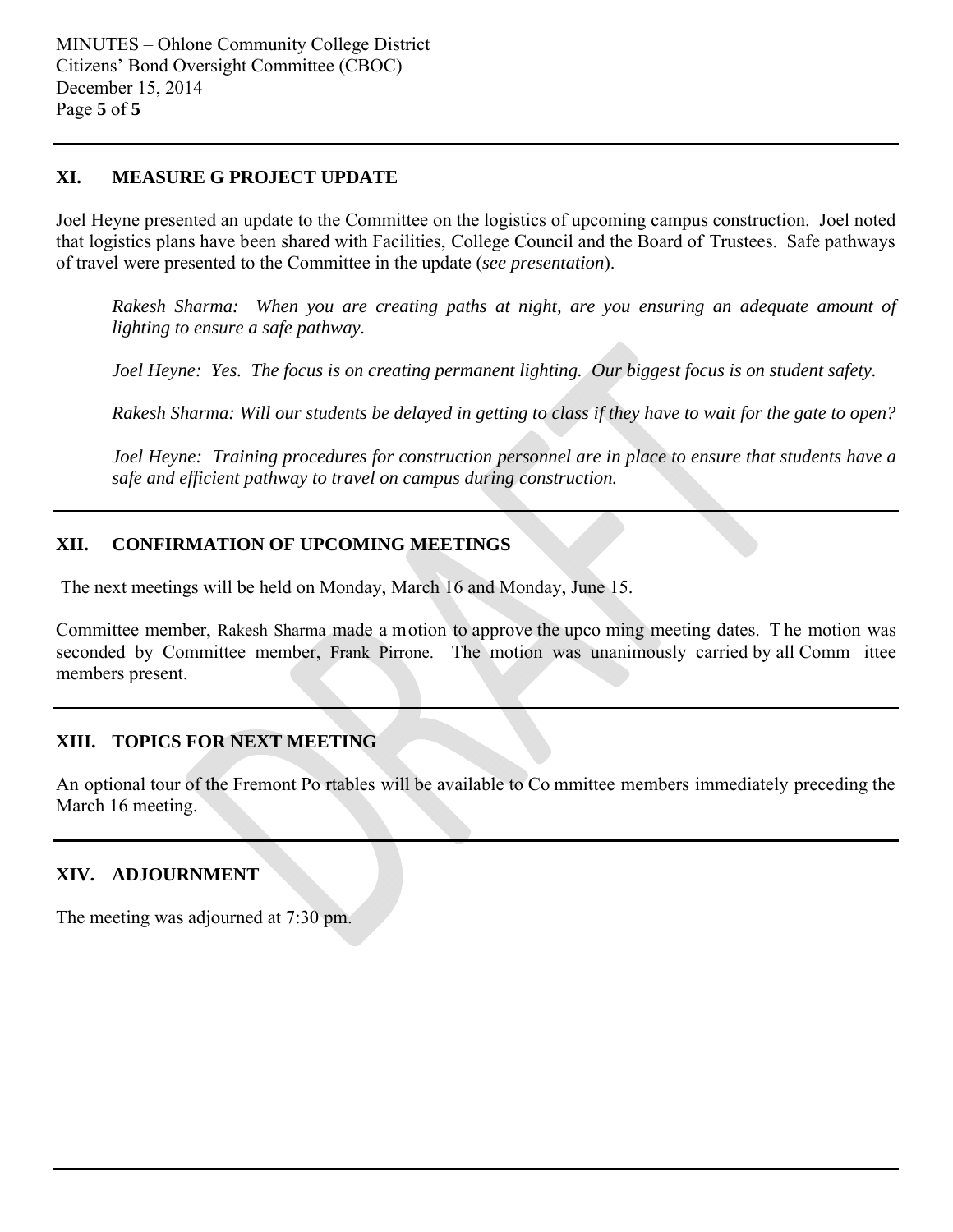

# Measure G Program Report<br>Reporting Period: 11/2014 Agenda Item #8

#### **Funding Sources (Budget):**

| Total DfcWYYXq:                                                         | \$349,844,609             | 100.00%      |
|-------------------------------------------------------------------------|---------------------------|--------------|
| Uc@IK                                                                   | Å€l                       | €È€€Ä        |
| Ugae <sup>N</sup> K                                                     | Å€l                       | €È€€ÄÑ       |
| <b>Total Bond:</b>                                                      | \$349,844,609             | 100.00%      |
| Wjæ  &æz^åÁÒ}å[ { ^}o¼ÁQpc^¦^•oÁÒæ}^åK                                  | ÅIH∪Êt€H                  | €ÈFHÄÑ       |
| O}å[ { ^} σ $\Phi$ σ'   ^ • σ $\Phi$ σθε} ^ åK                          | Å€l                       | €È€€Ä        |
| W}æ∥l&ær^åÁQQc^¦^∙oÁÒæ}^åK                                              | Ål€IÊl€Ï                  | €ÈFG∰        |
| Qc^¦^•o(Qod}^åK                                                         | Å€l                       | €È€€Ä        |
| $\hat{O}$ [ } å $\hat{A}$ OE $\hat{O}$ $\hat{Q}$ ¦ ã æva $\hat{a}$ } kÁ | ÅHIJÊ <del>EEEÊEE</del> E | <b>JJËÎÃ</b> |

| Þ[ c∿∙K                                                                                                                                  |
|------------------------------------------------------------------------------------------------------------------------------------------|
| U Áo ZÁN €ÁT ā ā}}Á, ÁT ^æ , ¦^ÁÖ ÁU^¦ã •ÁDÁN [}åÁ<br>1 8 ^ ^ å • BÅF€ÁT alla} ) Á @ e Áà ^ ^ } Á Jæ& ^ å Á§ ÁæÁ<br>{^}oÁ`'¦&@æe^∙È<br>Έ |
|                                                                                                                                          |

#### **Cost Status:**

|                             | <b>Total</b>          |                 | <b>Actual Expenses to Date</b> |       | Remaining              |
|-----------------------------|-----------------------|-----------------|--------------------------------|-------|------------------------|
| <b>Budget Group</b>         | <b>Budget</b>         | <b>Bond</b>     | <b>State</b>                   | Other | <b>Balance</b>         |
| OBÒBÃJc^¦∙ã@BÃÖÙOBÁSÁJc@^¦  | ÅÍ FÊFÏ JÊJÌ          | ÅFÌ ÊGFFÊJÎ Ï   |                                |       | ÅHGÊJÎ Ì ÊEGF          |
| ଠି[}∙dଁ&2ã[}ÁBÁଠି[}⊘ã,*^}&՞ | Å GÍ I ÊI HJÊ JÍ      | ÅIÎ ÊEÌ HÊJFÎ   |                                |       | ÅGFFÉLÍÍ ĐIJ           |
|                             | ÅGEÊJI Í ÊGÎ Î        | <b>A Ê JÊ G</b> |                                |       | ÅFÎ ÊLÍ Í ÊH G         |
| ଠିææ•d[]@&AÔ[}cã)*^}&^      | ÅÍ <del>É ∈€Ê∈∈</del> |                 |                                |       | ÅÍ <del>ÉI €€Ê€€</del> |
| lUc^¦@^æå                   | ÅFHÊH ÊÍ€             | ÅI ÊLÍ FÊ EÎ Ï  |                                |       | ÀÌ ÊDÌ HẾ Ì H          |
| W}æ∥[&æe^åÁQkc^¦^∙oÁÒæ}^å   | <b>ÅÌIIĒ€J</b>        |                 |                                |       | ÅÌIIÊ€J                |
| <b>Totals</b>               | \$349,844,609         | \$73,136,874    | \$0                            | \$0   | \$276,707,735          |





#### **Legend:**

Ó [}åÁæ}åÁÓ [}åÁŒ co2]¦ãæqã }ÁMÁT^æe \*¦^ÁÕÁ Qw¦^•o(Òæ}^åÁMQw¦^•oÁæ}ã\*•Á}Áœa}åælåÁa[}åÁ^¦ã•Áæ∥&ævåÁa[Á][b&ov O}å[¸{^}o40Qc^¦^●o4Oæ}^åAMAQc^¦^●o4^æ}ð}\*●Å}Å}å[¸{^}o4e+|[&æe^åAq{A^}å[¸{^}o4}¦[b^&or W,ae||&aae^åÁQQc^¦^•oÁOae}^åÁMÁQQc^¦^•oÁ^ae}}ã,\*•Á,[oÁ^o&e||&aae^åÁq{Á\_]^&ã&BÁ}¦b&orB Wyaa∥[&aae^åÁÓ)å[ˌ{^}óÁQoc¦^•óÓcae}^åÁMÁQoc¦^•óÁcae}ã"•Á[oÁ^óÁa†|&aae^åÁq{Á]^&ãa&Á}å[ˌ{^}oÁ¦[b&o∙Á Uç^¦@aniAnATagaz^{^}dàso•^••{^}dàn^\*aqhagankadachaa=hQork@anh{&&`|haah@AU|[\*|aq Arç^|Aq{k@ha^}^anh{n@Agaaxanhilb&ch Ùœae^ÁMÙœae^ÁÔæ]ãœa|ÁU~dæ^Áæ)åÁÙ&@^å~|^åÁTæjãc^}æ}&^ÁQ{}|^Á{}ÁT^æe~'¦^ÁÕÁ¦[b^&o^Æ Uc@lÁMAOY}åãj\*Ă['l&^∙Ă(c@lÁc@ea)ÁUcaec^Aaa)åÁÓ[}å/ Ò¢]^}•^•Á^]¦^•^}c^åÁ§Á@ÄŒBčæHÔ¢]^}•^•Á{ÁÖæ≌^Ä&[|´{}•Á§&|`å^Ár¢]^}•^•Á,æãáæ}åÁæ&&\`^åÁr@[`\*@Ác@Á^][¦œ}\*Áj^¦ą̃åÁ^}åÁäæe^Ä Ü[ˇ}åã}\*Áæ&d¦∙Á(æîÁæ]]|^Á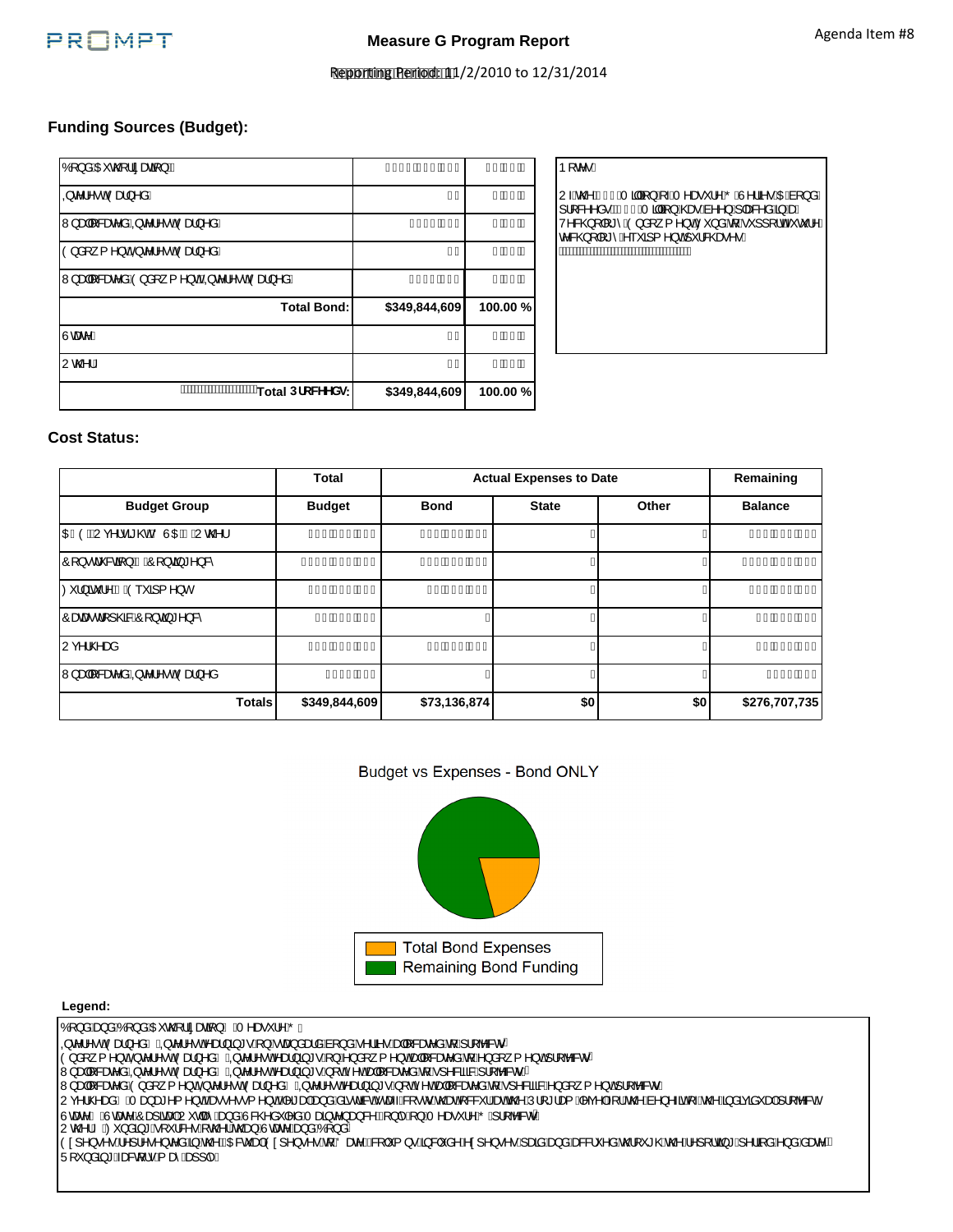

# **CBOC Quarterly Summary Report Measure G**

Reporting Period: 11/2/2010 to 12/31/2014

#### **Ohlone College**

|                       |                                                                                        | Measure G     | Bond Exp              | Quarter             | <b>Budget</b> |
|-----------------------|----------------------------------------------------------------------------------------|---------------|-----------------------|---------------------|---------------|
| Project               | Description                                                                            | <b>Budget</b> | to Date               | <b>Bond Expense</b> | Remaining     |
| <b>Board Approved</b> |                                                                                        |               |                       |                     |               |
| 6143                  | Small Capital Improvements                                                             | \$2,275,000   | \$0                   | \$0                 | \$2,275,000   |
| 9112                  | Fixtures, Furniture, Equipment for Building 5, 9 & Amp; Amp;<br><b>Athletic Fields</b> | \$2,000,000   | \$0                   | \$0                 | \$2,000,000   |
| 6131                  | Site Lighting Upgrades                                                                 | \$1,675,000   | \$0                   | \$0                 | \$1,675,000   |
| 9111                  | Instructional Technology (Computers, LCDS, Flat Screens, etc) -<br>(PH 2)              | \$1,560,000   | \$0                   | \$0                 | \$1,560,000   |
| 9113                  | Instructional Technology (Computers, LCDS, Flat Screens, etc) -<br>(PH 3)              | \$1,560,000   | \$0                   | \$0                 | \$1,560,000   |
| 9114                  | Fixtures, Furniture, Equipment for Hyman Hall                                          | \$1,500,000   | \$0                   | \$0                 | \$1,500,000   |
| 7103                  | <b>Newark Soil Remediation</b>                                                         | \$1,372,800   | \$0                   | \$0                 | \$1,372,800   |
| 7104                  | Newark Maintenance/Warehouse Building                                                  | \$1,251,250   | \$0                   | \$0                 | \$1,251,250   |
| 6139                  | <b>Campus Entry Improvements</b>                                                       | \$795,600     | \$0                   | \$0                 | \$795,600     |
| 6137                  | Wetland Living/Learning Environment                                                    | \$466,440     | \$0                   | \$0                 | \$466,440     |
| 6138                  | Campus Way-finding Signage                                                             | \$452,360     | \$0                   | \$0                 | \$452,360     |
| 6132                  | Hazardous Material Abatement and Removal                                               | \$411,840     | \$0                   | \$0                 | \$411,840     |
|                       | <b>Phase Total:</b>                                                                    | \$15,320,290  | \$0                   | \$0                 | \$15,320,290  |
| <b>Planning</b>       |                                                                                        |               |                       |                     |               |
| 9106                  | Fixtures, Furniture, Equipment (FFE) for the Academic Core Project                     | \$9,000,000   | \$154,013             | ÁÁÁSSHÉFÏÌ          | \$8,845,987   |
| 6114                  | Renovate Building 5                                                                    | \$8,936,875   | \$20,000              | ÁÁÁÁÁÁÁ\$€          | \$8,916,875   |
|                       | <b>Phase Total:</b>                                                                    | \$17,936,875  | \$174,013             | \$'Z/4,             | \$17,762,862  |
| <b>Programming</b>    |                                                                                        |               |                       |                     |               |
| 9999                  |                                                                                        | \$15,305,591  | \$2,146,939           | \$Í€ÎÈÈIH           | \$13,158,652  |
|                       | Program Management, Planning and Support<br><b>Phase Total:</b>                        | \$15,305,591  | \$2,146,939           | \$)\$***,'          | \$13,158,652  |
|                       |                                                                                        |               |                       |                     |               |
| <b>Design</b>         |                                                                                        |               |                       |                     |               |
| 9101                  | Renewable Energy Generation                                                            | \$31,921,501  | \$19,143,612          | \$137,253           | \$12,777,889  |
| 6101                  | <b>Athletic Fields</b>                                                                 | \$12,543,375  | \$982,041             | \$345,886           | \$11,561,333  |
| 6109                  | Plaza & Landscape Improvements                                                         | \$7,662,815   | \$268,454             | \$0                 | \$7,394,361   |
| 6134                  | <b>Site Security Systems</b>                                                           | \$1,448,905   | \$115,173<br>\$17,185 | \$2,503             | \$1,333,731   |
| 9115                  | <b>Energy Efficiency Projects</b>                                                      | \$1,027,162   |                       | \$636               | \$1,009,977   |
|                       | <b>Phase Total:</b>                                                                    | \$54,603,758  | \$20,526,465          | \$486,278           | \$34,077,292  |
| <b>Construction</b>   |                                                                                        |               |                       |                     |               |
| 6105                  | Academic Core Buildings                                                                | \$134,274,036 | \$16,960,544          | \$HÊt€€ÊtH€         | \$117,313,491 |
| 6110                  | <b>Parking Structures</b>                                                              | \$36,959,591  | \$10,988,257          | \$HÊÏIÊÎI           | \$25,971,334  |
| 6121                  | Renovate Building 9                                                                    | \$15,370,663  | \$63,131              | \$FFÍ               | \$15,307,532  |
| 6104                  | Site Utility Infrastructure Improvements                                               | \$15,320,152  | \$7,806,017           | \$GÊH€ÊÍI           | \$7,514,134   |
| 9107                  | <b>Quick Fix: Imminent Failure</b>                                                     | \$5,471,502   | \$4,350,860           | \$GJG EÏJ           | \$1,120,642   |
| 6142                  | <b>Hyman Hall Renovations</b>                                                          | \$5,274,460   | \$1,314,337           | \$FGÌ ÉGÍI          | \$3,960,124   |
| 6108                  | Parking, Road and Site Improvements                                                    | \$3,797,476   | \$406,733             | \$HÊGFÏ             | \$3,390,743   |
|                       |                                                                                        |               |                       |                     |               |

#### **Legend:**

\*\* "Start Date" = scheduled start date or first expenditure, whichever comes first \*\*\* "End Date" = when project is available for intended use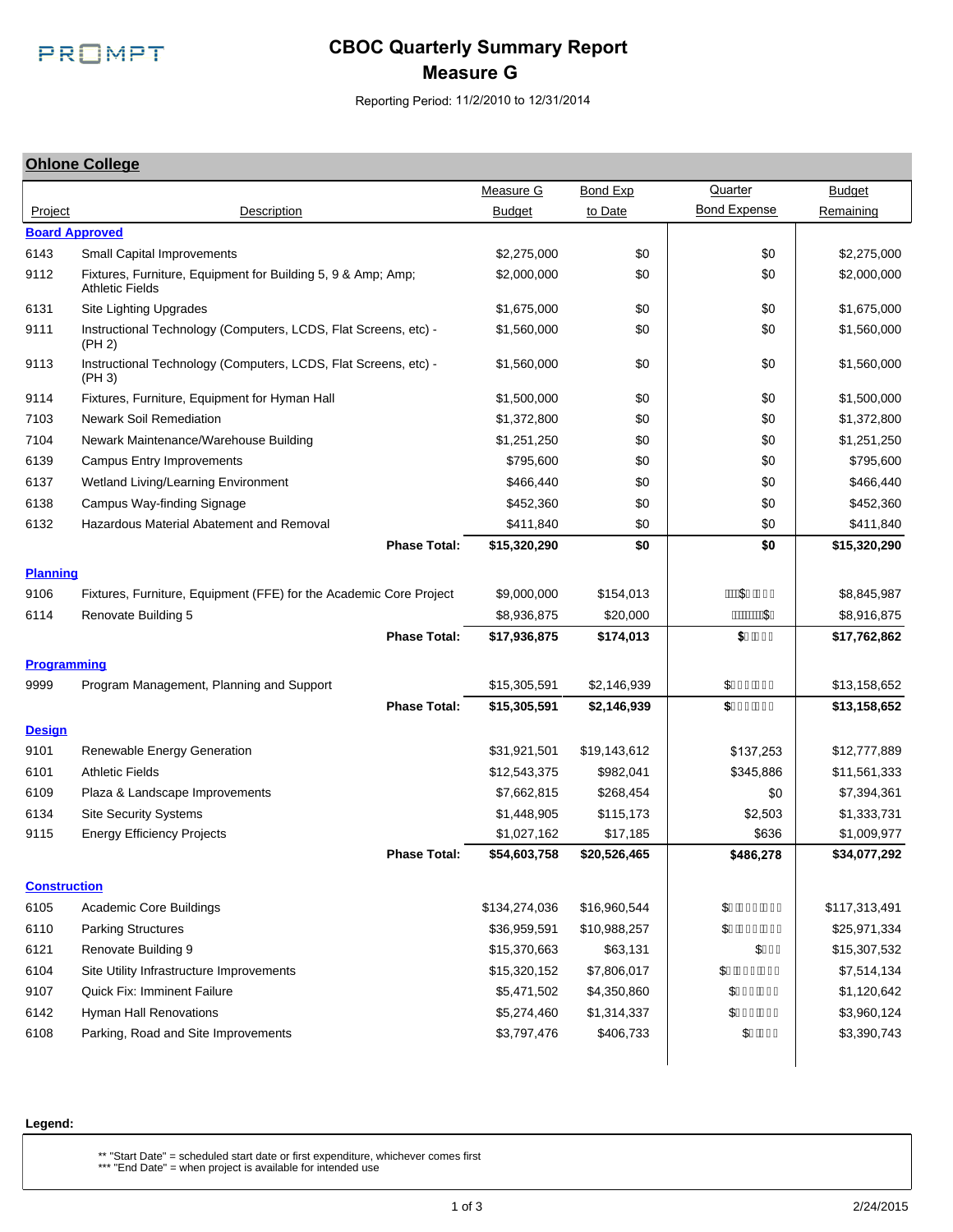

# **CBOC Quarterly Summary Report Measure G**

Reporting Period: 11/2/2010 to 12/31/2014

**Ohlone College** Measure G Bond Exp **Quarter** All Budget Project and Description Control Budget to Date Bond Expense Remaining 6106 Renovate Building 1 \$0 \$0 \$0 6107 New Parking Lot L \$0 \$0 \$0 9103 Renewable Energy Generation (PH 2) \$0 \$0 \$0 6111 Main Street Improvements - South Side \$0 \$0 \$0 6112 Hillside Image and Accessibility Improvements (PH 1)  $$0$  \$0  $$0$  \$0  $$0$  \$0 9102 Newark Renewable Energy Generation \$0 \$0 \$0 7101 Newark Loop Roadway Improvements the state of the state of the state of the state of the state of the state of the state of the state of the state of the state of the state of the state of the state of the state of th 6113 Hillside Image and Accessibility Improvements (PH 2)  $$0$  \$0  $$0$  \$0  $$0$  \$0  $$0$ 6115 Relocate Soccer Field \$0 \$0 \$0 6116 Multipurpose Soccer Practice Field \$0 \$0 \$0 6117 Open Anza Pine Road at Hillside **61 Annual 200 \$0 \$0 \$0 \$0 \$0 \$0** \$0 \$0 \$0 \$0 6118 Construct North/South Road Behind Mission Boulevard Frontage Development \$0 \$0 \$0 \$0 \$0 6119 Softball Field Improvements \$0 \$0 \$0 6120 Field House \$0 \$0 \$0 6122 Hillside Image and Accessibility Improvements (PH 3)  $$0$  \$0  $$0$  \$0  $$0$  \$0  $$0$ 6123 New Building "E" \$0 \$0 \$0 6124 Library Plaza Improvements - North Side \$0 \$0 \$0 6125 North Parking Structure \$0 \$0 \$0 6126 Building 3 and 4 Replacement the state of the state of the state of the state of the state of the state of the state of the state of the state of the state of the state of the state of the state of the state of the st 6127 Main Street Improvements - North Side \$0 \$0 \$0 6128 Café/Event/Drop Off Structure \$0 \$0 \$0 6129 Road Repair, Resurfacing and Replacement 60 to the state of the state of the state of the state of the state of the state of the state of the state of the state of the state of the state of the state of the state of t 6130 Roof Replacement Bldgs 12, 19, and 22 \$0 \$0 \$0 6135 Sidewalk, Ramp and Plaza Repairs/Replacement \$0 \$0 \$0 6136 Enhance environment around the upper pond the series were series to the series of the series of the series so that series are series to the series of the series of the series of the series of the series of the series 6140 Campus-Wide Landscape Repairs and Upgrades, Tree Removal and Replacement, Erosion Control \$0 \$0 \$0 \$0 \$0 6141 Bus Stop Concrete "Skid" Pads \$0 \$0 \$0 9990 Contingency, Inflation, District Support and Project Management \$0 \$0 \$0 \$0 \$0 \$0 \$0 9110 Program Mgmt, Planning and Support \$0 \$0 \$0 **Phase Total: \$0 \$0 \$0 Consolidated** 6103 Field House \$0 \$0 \$0 6102 Roof Repair/Replacement 12 - 12 - 12 - 13,378,062 \$3,378,062 \$82,231 \$41 Bill \$3,295,831 9108 Quick Fix: Safety and Accessibility **62.021,894** \$2,921,894 \$2,002,152 \$919,742 7105 Newark Greenhouse Project \$625,724 \$321,542 \$304,182 6133 Bird (Swallow) Environmental Alternatives 6554,584 \$209,967 \$344,617 9109 Quick Fix: Way-Finding and Landscape (\$109,568 \$140,837 \$140,837 \$268,731 \$268,731 **Phase Total: \$224,357,713 \$44,646,609 \$179,711,104 Quarter** Bond Expense SHIÊÌI \$JGËÏÌ \$G €Ê €Ì  $$if \oplus \in$ \$FGÊJ€Ì **\$%%&% 2%%** \$0 \$0 \$0 \$0 \$0 \$0 \$0 \$0 \$0 \$0 \$0 \$0 \$0 \$0 \$0 \$0 \$0 \$0 \$0 \$0 \$0 \$0 \$0 \$0 \$0 \$0 \$0 \$0 \$0 **\$0** \$0

#### **Legend:**

\*\* "Start Date" = scheduled start date or first expenditure, whichever comes first

\*\*\* "End Date" = when project is available for intended use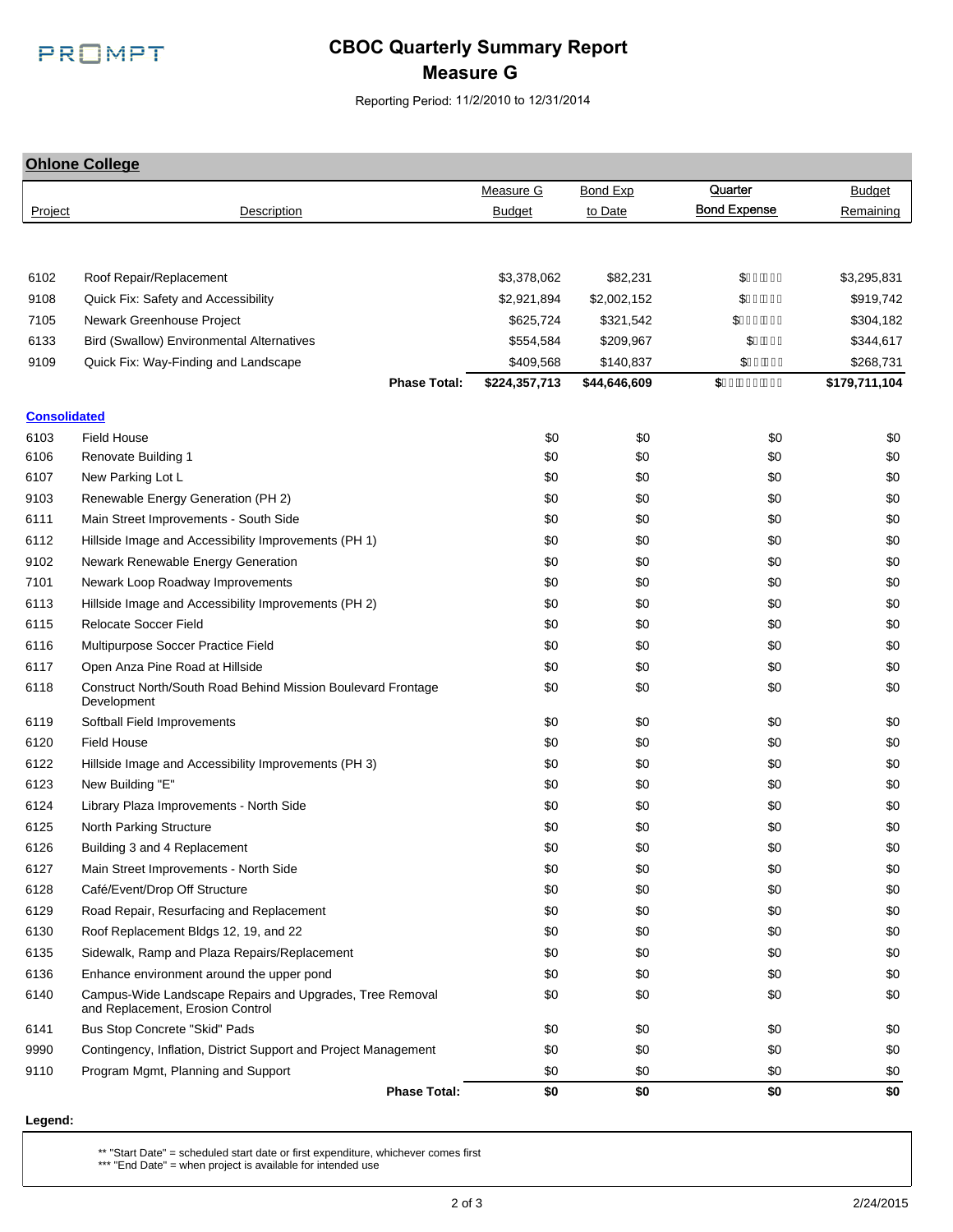

# **CBOC Quarterly Summary Report Measure G**

Reporting Period: 11/2/2010 to 12/31/2014

|                    | <b>Ohlone College</b>                                                     |               |              |                     |               |
|--------------------|---------------------------------------------------------------------------|---------------|--------------|---------------------|---------------|
|                    |                                                                           | Measure G     | Bond Exp     | Quarter             | <b>Budget</b> |
| Project            | Description                                                               | <b>Budget</b> | to Date      | <b>Bond Expense</b> | Remaining     |
|                    |                                                                           |               |              |                     |               |
| <b>Close Out</b>   |                                                                           |               |              |                     |               |
| 7102               | Newark Additional Parking (300 spaces)                                    | \$1,039,929   | \$854,862    | \$116,655A          | \$185,067     |
|                    | <b>Phase Total:</b>                                                       | \$1,039,929   | \$854,862    | \$116,655           | \$185,067     |
| <b>Procurement</b> |                                                                           |               |              |                     |               |
| 9104               | Information Technology Infrastructure Upgrades                            | \$2,275,000   | \$2,226,577  | \$540A              | \$48,423      |
| 9105               | Instructional Technology (Computers, LCDS, Flat Screens, etc) -<br>(PH 1) | \$1,560,000   | \$1,493,143  | \$9,494A            | \$66,857      |
|                    | <b>Phase Total:</b>                                                       | \$3,835,000   | \$3,719,720  | \$10,034            | \$115,280     |
|                    | <b>Ohlone College Totals:</b>                                             | \$332,399,155 | \$72,068,609 | \$12,338,360        | \$260,330,546 |
|                    |                                                                           |               |              |                     |               |
|                    |                                                                           |               |              |                     |               |
|                    | <b>Unallocated Interest Earned</b>                                        | \$844,609     |              |                     | \$844,609     |
|                    | <b>Measure G Project List Subtotal</b>                                    | \$333,243,764 | \$72,068,609 | \$12,338,360        | \$261,175,156 |
| 9600               | Program Contingency                                                       | \$11,100,845  | \$1,068,266  | $$0^{\text{A}}$$    | \$10,032,579  |
| 9500               | Catastrophic Contingency                                                  | \$5,500,000   | \$0          | \$0                 | \$5,500,000   |
|                    |                                                                           |               |              |                     |               |
|                    | <b>Measure G Project List Total</b>                                       | \$349,844,609 | \$73,136,874 | \$12,338,360        | \$276,707,735 |

**Legend:**

\*\* "Start Date" = scheduled start date or first expenditure, whichever comes first \*\*\* "End Date" = when project is available for intended use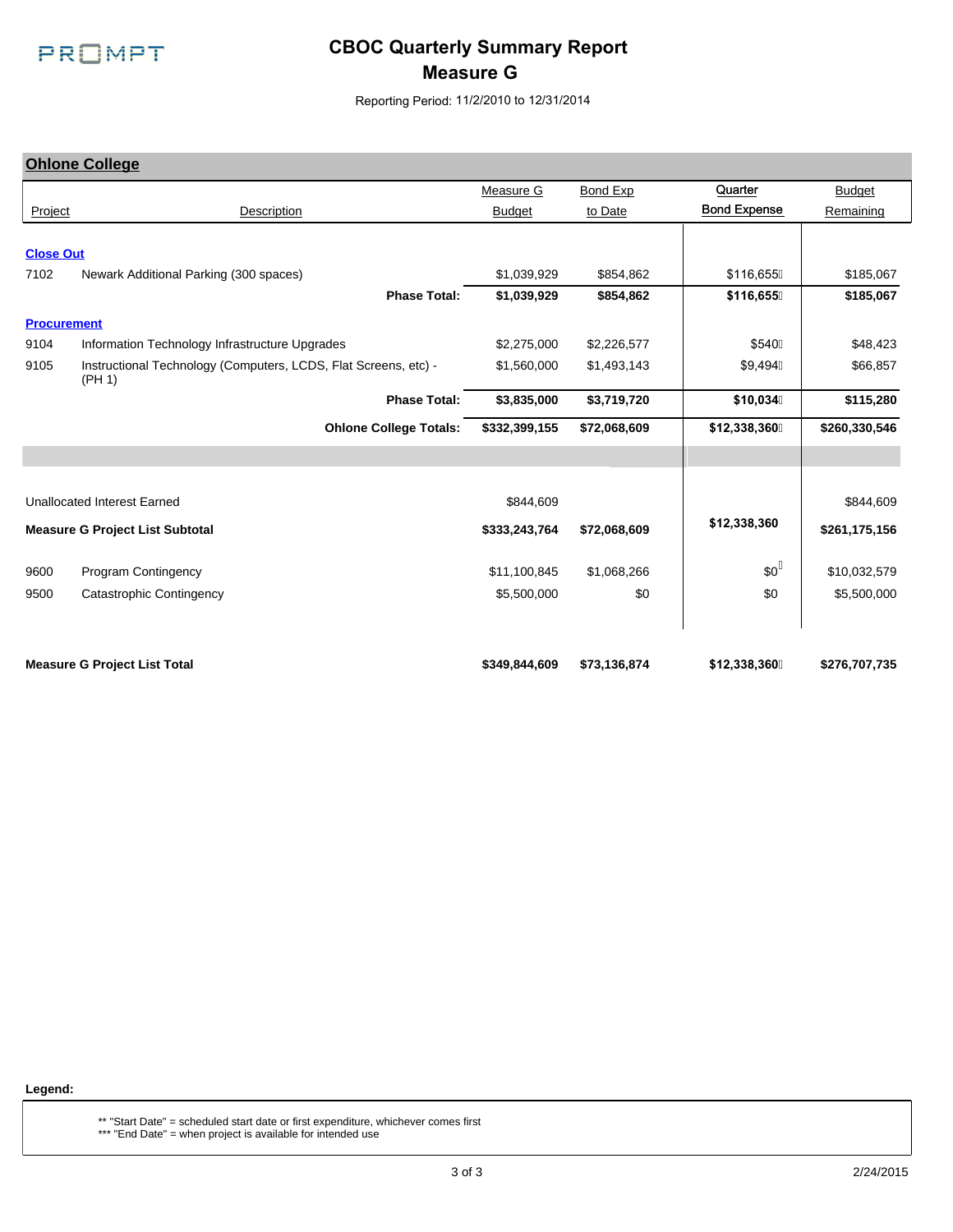

# Academic Core Building Update

Citizens' Bond Oversight Committee

March 16, 2015

# **CANNONDESIGN**

ANDERSON BRULÉ ARCHITECTS

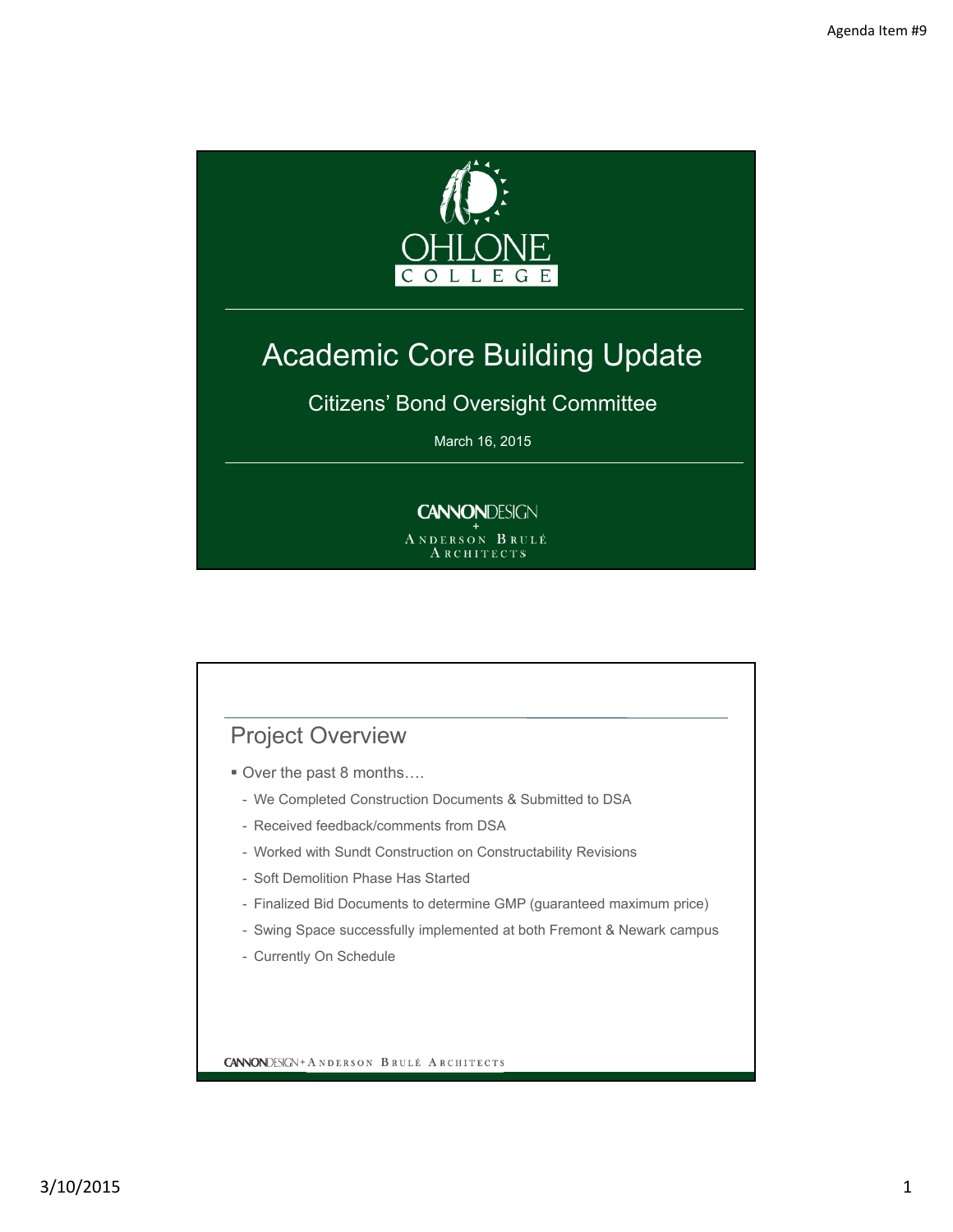

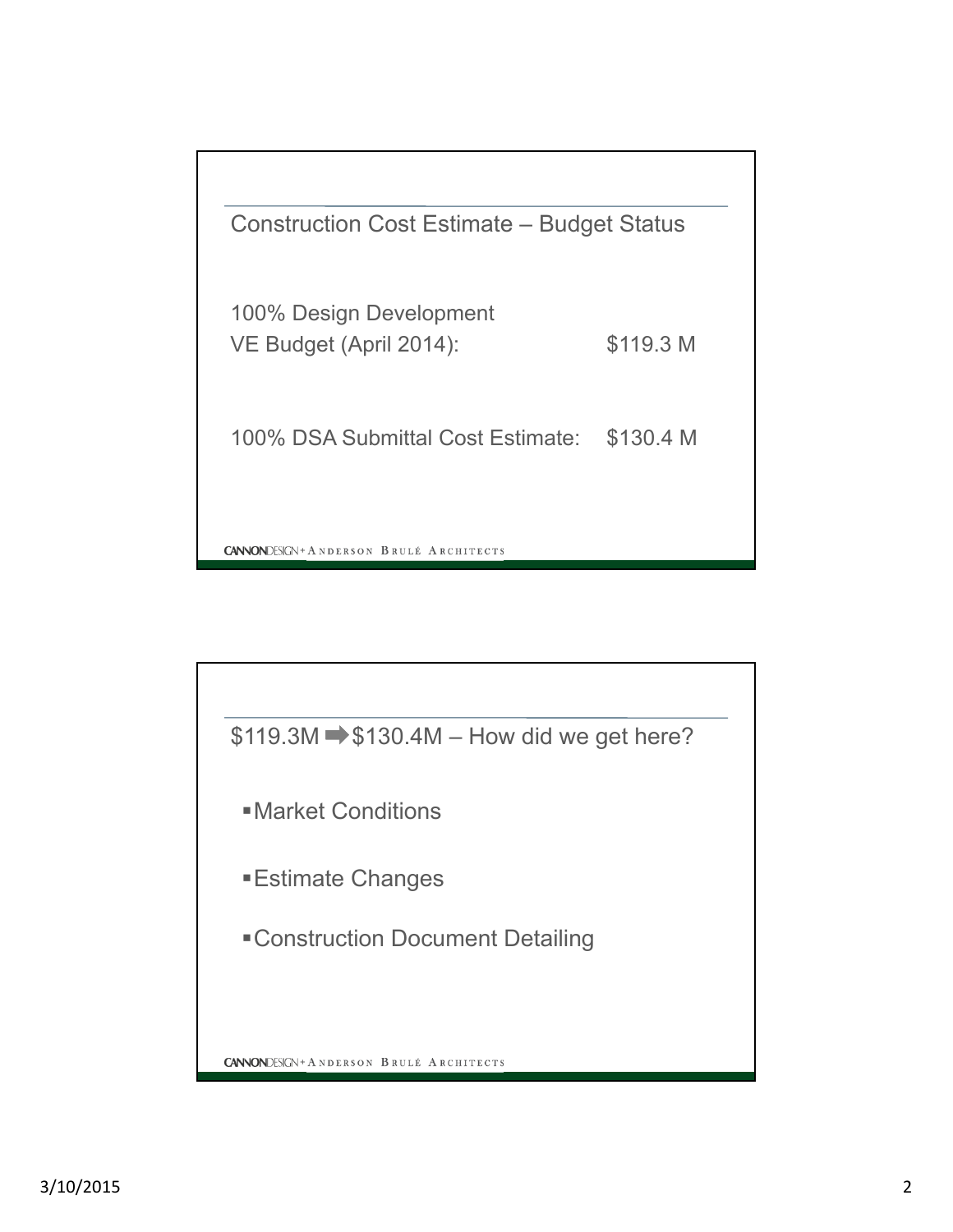# PROCESS OVERVIEW

The Project Cost Estimate is Based Upon Local Market Conditions

The Project Team (The College, Gilbane, Sundt, & Cannon+ABA) Prepared Project Revisions to Reduce the Project Construction Cost Estimate

- **Multiple Working Meetings as a Team Since October**
- Brainstorming, Generate & Organize Options
- Review ROM Costs as Team for ECT Recommendations

Revision Criteria:

- No Program Changes
- Minimize DSA Review Impact
- **Maintain Design Integrity**
- Minimize Long Term Operational Cost Impact to the College

The Revisions Propose Changes In 3 Key Areas: Systems Engineering, Site, & Architectural Design.

**CANNONDESIGN + ANDERSON BRULÉ ARCHITECTS** 

| <b>VE Categories</b>                |           |
|-------------------------------------|-----------|
| 100% DSA Package Estimate           | \$130.4 M |
| <b>Systems Engineering</b>          | $-$2.9M$  |
| Site Design                         | $-$0.3M$  |
| <b>Architectural Design</b>         | $-$0.5 M$ |
| <b>Target Construction Estimate</b> | \$126.7 M |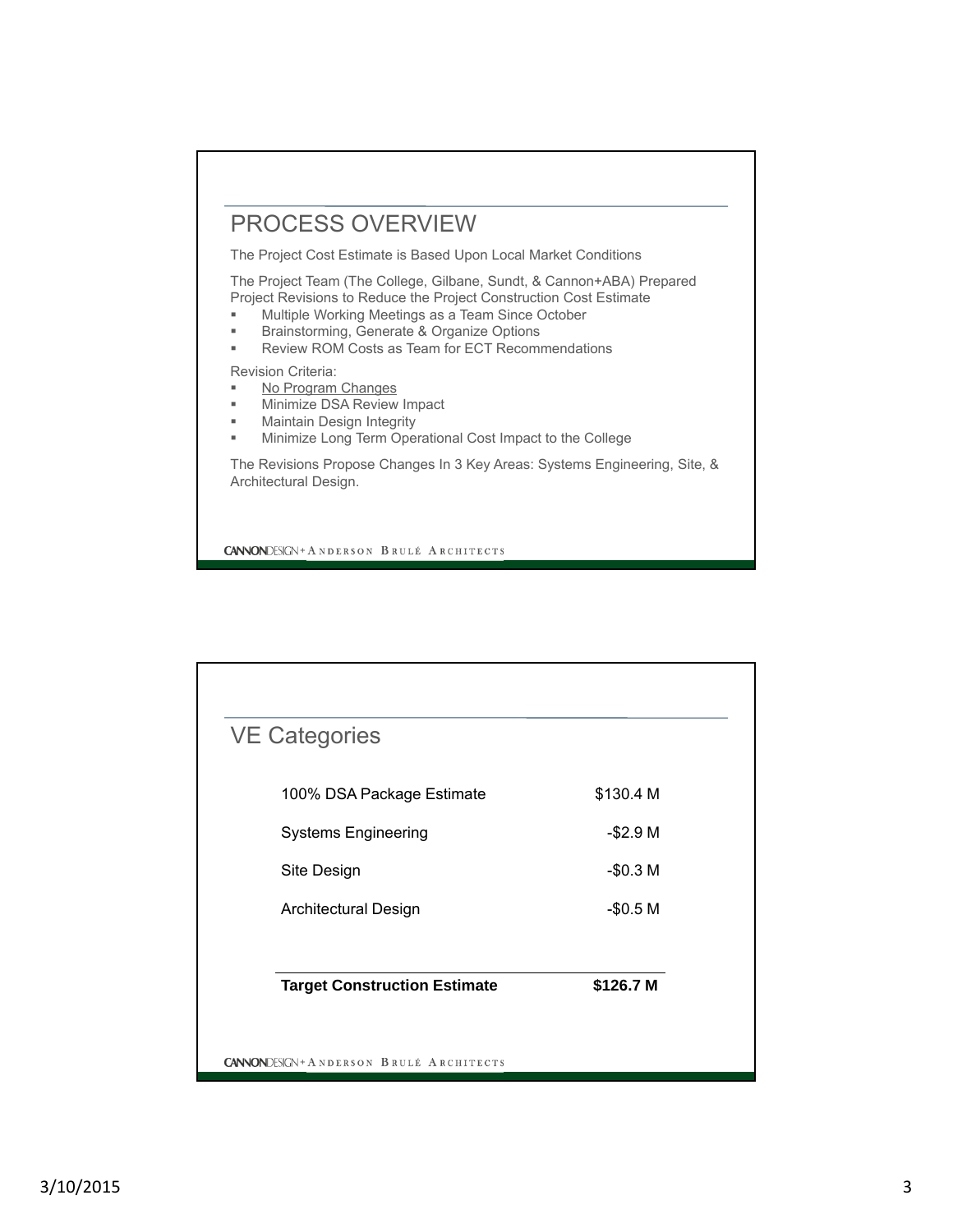| <b>Project Budget</b>                             |           |  |
|---------------------------------------------------|-----------|--|
| <b>Estimated Project Cost</b>                     | \$168.5 M |  |
| FF&E Costs                                        | \$8 M     |  |
| <b>Total Project</b>                              | \$176.5 M |  |
| GMP (June 2015)                                   | \$TBD     |  |
| <b>CANNON</b> DESIGN + A NDERSON BRULÉ ARCHITECTS |           |  |